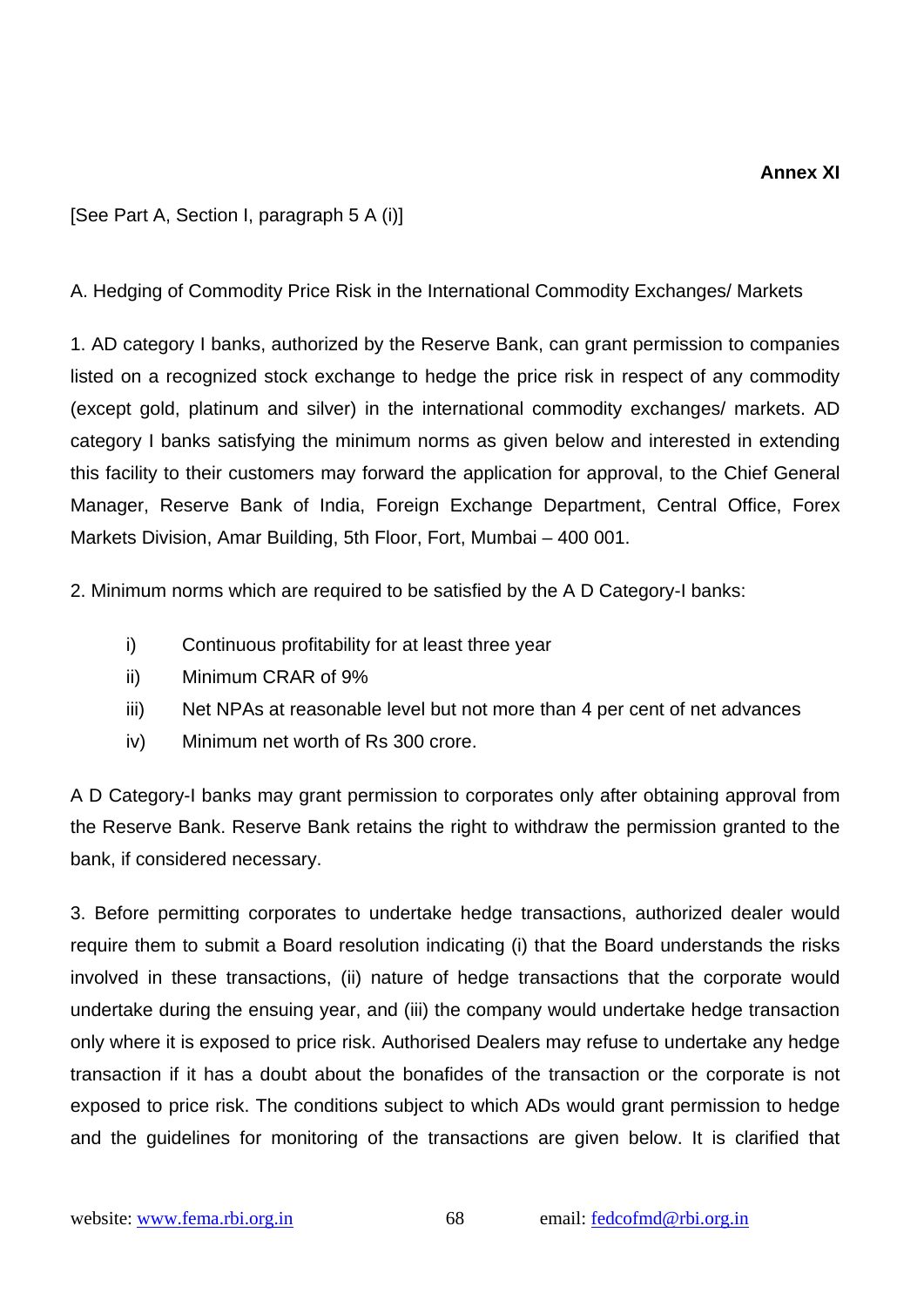hedging the price risk on domestic sale/purchase transactions in the international exchanges/markets, even if the domestic price is linked to the international price of the commodity, is not permitted, except certain specified transactions as approved/may be approved by the Reserve Bank. Necessary advice may be given to the customers before they start their hedging activity.

4. Banks which have been granted permission to approve commodity hedging may submit an annual report to the Chief General Manager, Reserve Bank of India, Foreign Exchange Department, Central Office, Forex Markets Division, Amar Building, 5th Floor, Mumbai – 400 001 as on March 31 every year, within one month, giving the names of the corporates to whom they have granted permission for commodity hedging and the name of the commodity hedged.

5. Applications from customers to undertake hedge transactions not covered under the delegated authority may continue to be forwarded to the Reserve Bank by the Authorised Dealers Category I, for approval.

Conditions/ Guidelines for undertaking hedging transactions in the international commodity exchanges/ markets

1. The focus of hedge transactions shall be on risk containment. Only off-set hedge is permitted.

2. All standard exchange traded futures and options (purchases only) are permitted. If the risk profile warrants, the corporate/firm may also use OTC contracts. It is also open to the Corporate/firm to use combinations of option strategies involving a simultaneous purchase and sale of options as long as there is no net inflow of premium direct or implied, subject to the guidelines detailed in Annex XVII. Corporates/firms are allowed to cancel an option position with an opposite transaction with the same broker.

3. The corporate/firm should open a Special Account with the authorised dealer Category-I. All payments/receipts incidental to hedging may be effected by the authorised dealer Category-I through this account without further reference to the Reserve Bank.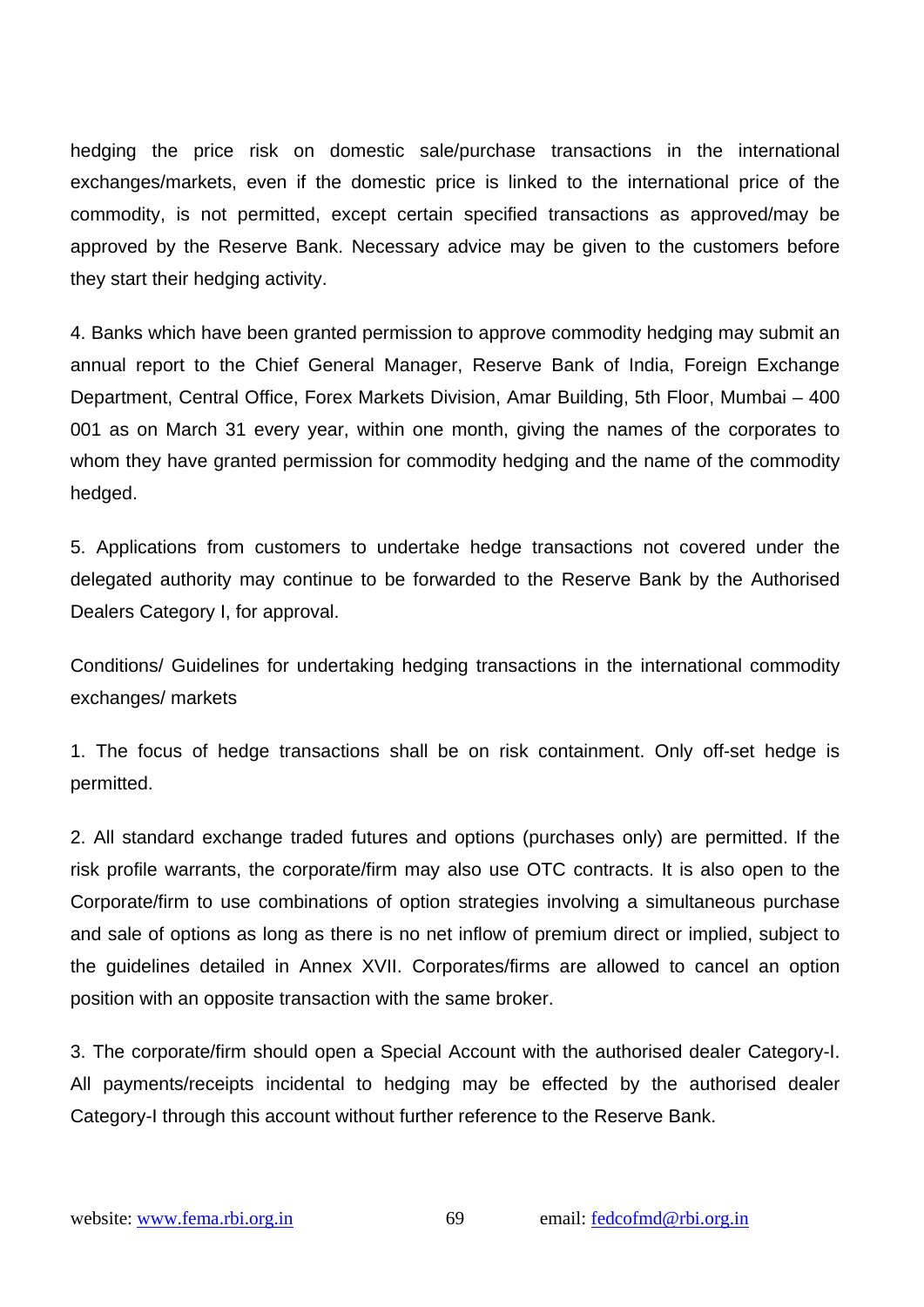4. A copy of the Broker's Month-end Report(s), duly confirmed/countersigned by the corporate's Financial Controller should be verified by the bank to ensure that all off-shore positions are/were backed by physical exposures.

5. The periodic statements submitted by Brokers, particularly those furnishing details of transactions booked and contracts closed out and the amount due/payable in settlement should be checked by the corporate/firm. Un-reconciled items should be followed up with the Broker and reconciliation completed within three months.

6. The corporate/firm should not undertake any arbitrage/speculative transactions. The responsibility of monitoring transactions in this regard will be that of the Authorised Dealer Category I.

7. An annual certificate from Statutory Auditors should be submitted by the company/firm to the Authorised Dealer Category I. The certificate should confirm that the prescribed terms and conditions have been complied with and that the corporate/firm's internal controls are satisfactory. These certificates may be kept on record for internal audit/inspection.

B. Hedging of commodity price risk on petroleum & petroleum Products by domestic crude oil refining companies

1. The hedging has to be undertaken only through AD Category I banks, who have been specifically authorised by the Reserve Bank in terms A. P. (DIR Series) Circular No.03 dated July 23, 2005, subject to conditions and guidelines as also given in (a) and (b) of this Annex.

2. While extending the above hedging facilities, AD Category I banks should ensure that the domestic crude oil refining companies hedging their exposures should comply with the following:

to have Board approved policies which define the overall framework within which derivatives activities are undertaken and the risks contained;

sanction of the company's Board has been obtained for the specific activity and also for dealing in OTC markets;